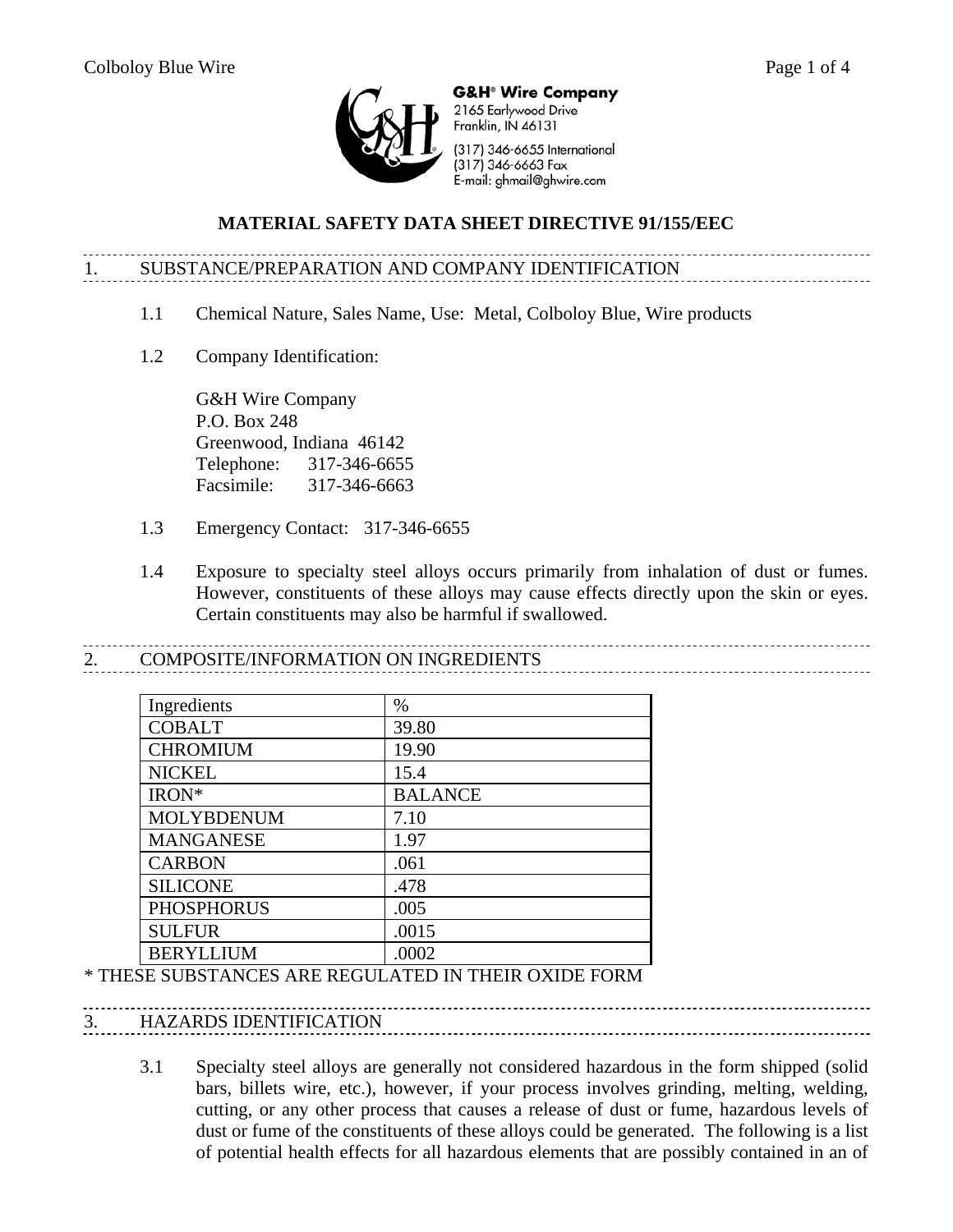#### Colboloy Blue Wire Page 2 of 4

our alloys, Please refer to section II titled "hazardous ingredients" for a list of those specific elements contained in this particular alloy.

#### Health Effects

Iron oxide: Has caused irritation of the eyes, nose, and skin of excremental animals, It may have the same effect on humans.

Chromium: Ferrochrome alloys have been associated with lung changes in workers exposed to these alloys.

Cobalt: Fume or dust causes irritation of the nose and throat and may cause an allergic skin rash. Also has been reported to cause respiratory disease with symptoms ranging from cough and shortness of breath to permanent disability and death. The symptoms frequently go away when exposure has stopped, but sometimes the symptoms progress after exposure has ceased.

Manganese: Inhalation of manganese fume may cause "metal fume fever" with symptoms of chills, fever, nausea, cough, dry throat, weakness, muscle aches, and a sweet or metallic taste in the mouth. Prolonged or repeated exposure may affect the nervous system, with difficulty in walking and balancing, weakness or cramps in the legs. Hoarseness of the voice, trouble with memory or judgment, unstable emotions or unusual irritability. The respiratory system may also be affected by a pneumonia like illness with symptoms of coughing, fever, chills, body ache, chest pain and other common signs of pneumonia.

Nickel: Fumes are respiratory irritants and may cause respiratory disease, skin contact can also cause an allergic skin rash, nickel and its compounds have been reported to cause cancer of the lungs and sinuses.

Molybdenum: Oxides of Molybdenum have caused irritation of the eyes, nose, and throat, weight loss, and digestive disturbances in experimental animals

#### 4. FIRST-AID MEASURES

- 4.1 Inhalation: Move person to fresh air until recovered. Consult a physician.
- 4.2 Skin Contact: Wash with water and mild detergent.
- 4.3 Eye Contact: Flush thoroughly with water, consult a physician.
- 4.4 Ingestion: While ingestion of large enough quantities to cause health effects is unlikely. Consult a physician if it occurs.

#### 5. FIRE-FIGHTING MEASURES

- 5.1 Suitable Extinguishing Media: N/A
- 5.2 Unsuitable Extinguishing Media: N/A
- 5.3 Particular Hazards: See step 3
- 5.4 Protective Equipment for Fire-Fighters: N/A

#### 6. ACCIDENTAL RELEASE MEASURES

6.1 Personal Precautions:

#### Ventilation:

If your process causes a release of dust or fume, use local and general exhaust ventilation to keep airborne concentrations of dust or fumes below the TLV. Respiratory Protection:

If your process causes a release of dust or fume in excess of the permissible exposure limit, use approved respirators for protection against airborne dust or fumes should be worn. Respirators should be used in accordance with 29CFR 1910.134.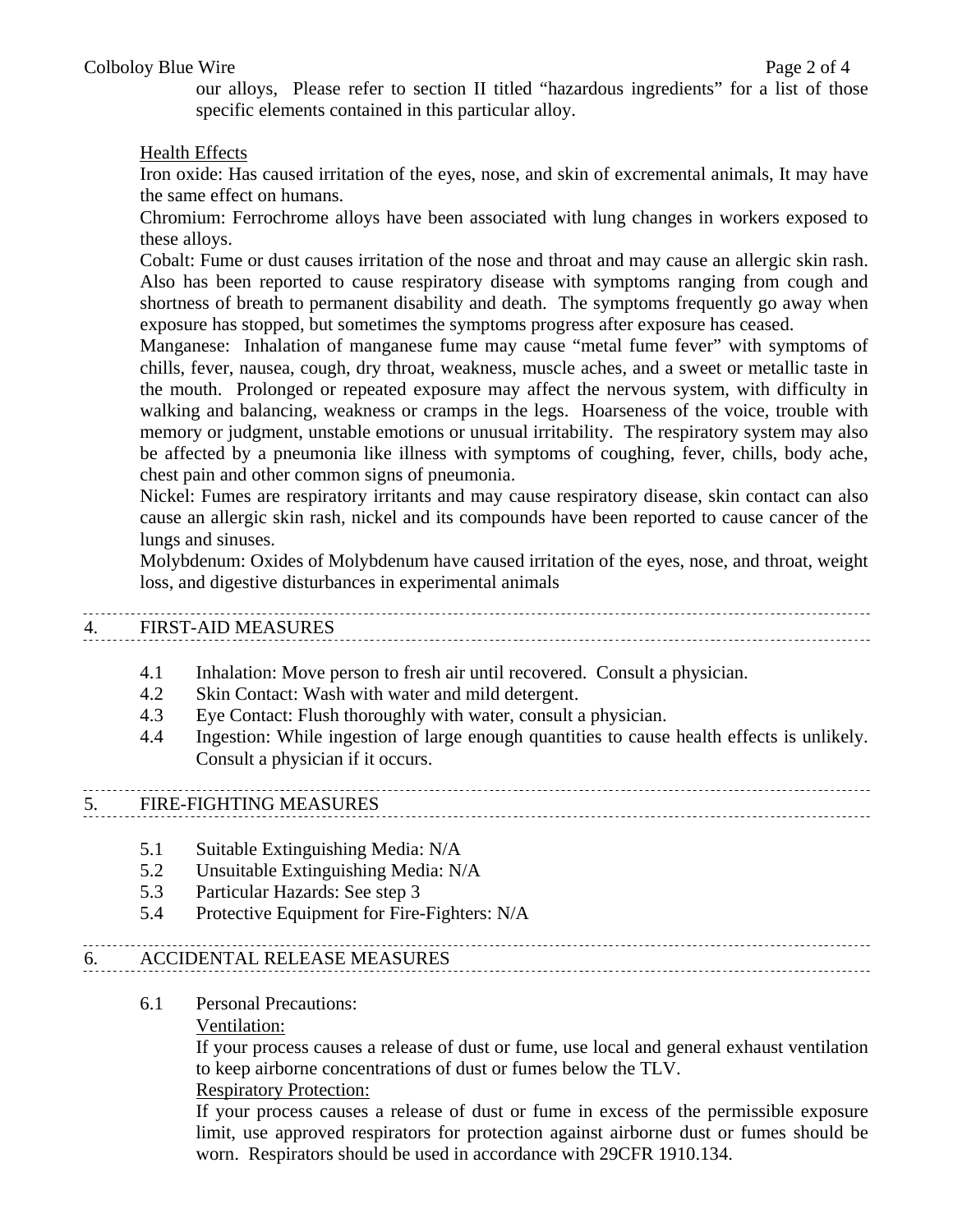Protective Equipment:

Gloves and barrier creams may be necessary to prevent skin sensitization and dermatitis. If your process involves grinding or any other action that causes the release of dust or fumes, approved safety glasses or goggles should be worn.

- 6.2 Environmental Precautions: No hazard
- 6.3 Cleaning Methods: N/A

#### 7. HANDLING AND STORAGE

- 7.1 Handling: See step 6.1
- 7.2 Storage: N/A
- 7.3 Storage Conditions: N/A

## 8. EXPOSURE CONTROLS/PERSONAL PROTECTION

Minimize contact as outlined in step 6.1

#### 9. PHYSICAL AND CHEMICAL PROPERTIES

- 9.1 Form: Wire Color: Solid Odor: Odorless
- 9.2 Change of State: liquid Melting Point/Range: 2400 F to 2800 F Boiling Point: HIGH
- 9.3 Flash Point: N/A
- 9.4 Ignition Point: N/A
- 9.5 Vapor Pressure (20°C): NIL
- 9.6 Density (20 $^{\circ}$ C): 7.5 to 8.5 specific gravity
- 9.7 Solubility in: Water (20°C): insoluble
	- Organic Solvent (20°C): insoluble

- 9.8 PH-Value (at  $10g/H_20$ ): N/A
- 9.10 Viscosity (20°C): solid

### 10. STABILITY AND REACTIVITY

- 10.1 Thermal Decomposition: None
- 10.2 Conditions to Avoid: None
- 10.3 Materials to Avoid: None
- 10.4 Hazardous Decomposition Products: None

#### 11. TOXICOLOGICAL INFORMATION

- 11.1 Oral Toxicity: Reference Step 3 and Step 6.1
- 11.2 Inhalation: Reference Step 3 and Step 6.1
- 11.3 Skin Irritation: Reference Step 3 and Step 6.1
- 11.4 Sensitization: Reference Step 3 and Step 6.1
- 11.5 Eye Irritation: Reference Step 3 and Step 6.1
- 11.6 Further Details: None